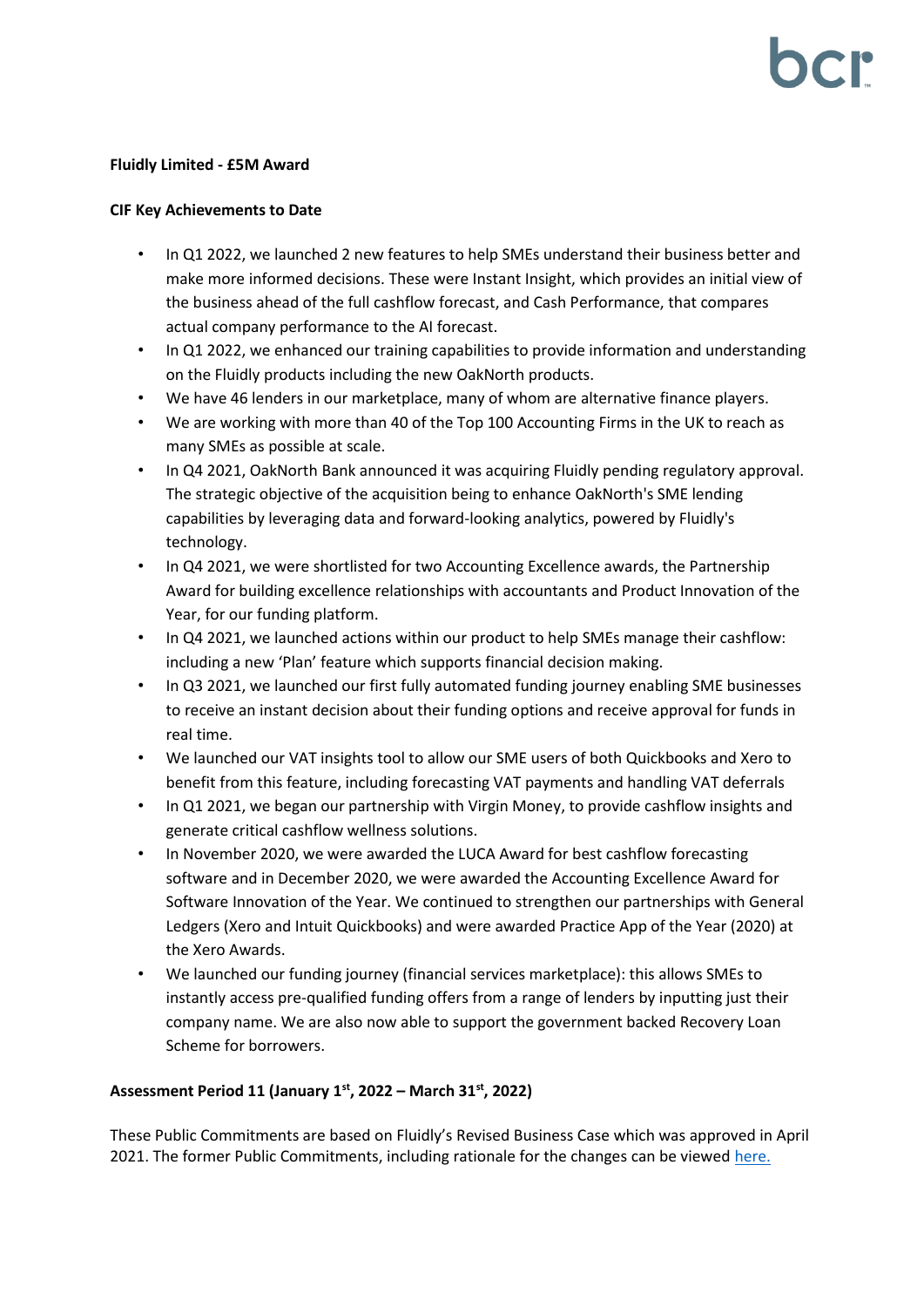#### **COMMITMENT 1. MEANINGFUL MARKET PENETRATION, BANK AGNOSTIC TECHNOLOGY**

**We will accelerate our growth, aiming to connect and support 400,000 SMEs by September 2022 through our forecasting technology and financial marketplace. Our frictionless and accessible technology has huge scaling potential. We look to achieve a 7% market penetration by delivering new financial intelligence capabilities for a breadth of SMEs, agnostic of bank provider. This will drive choice and competition in lending and savings, even if a business does not switch current accounts.**

We are currently behind target on the number of connected and supported SMEs. However, work is underway which will support us in meeting this commitment in 2022. We continue to recruit more accountants and support their SME clients, as well as expand the lending options for them via our financial marketplace.

## **COMMITMENT 2. MULTIPLIER EFFECT FOR MARKET TRANSFORMATION**

**We will leverage funding to multiply the returns across the market and match BCR funding with £5M as co-investment. Our multiplier effect goes beyond money. We will impact the wider ecosystem by bringing together accounting software vendors, accounting firms and financial providers; compounding the distribution and returns beyond the capability of any one firm. We will deliver a data network effect - personalising algorithms and offering benchmarking that only a whole-of-market approach can deliver. Every pound of funding will be multiplied, delivering excellent value for money.**

We are on track to meet this commitment and have now co-invested 82% of the project total. We have matched each pound of BCR funding utilised to date with our own funds to maximise impact. Fluidly is committed to co-invest the remainder of the project total as per the business case. In order to create a network effect, we are working with general ledgers with broad market coverage, currently Xero and Quickbooks, as well as data providers and lenders.

## **COMMITMENT 3. ACTIONS HUB FOR INTELLIGENT CASHFLOW MANAGEMENT**

**We will launch the Fluidly Actions Hub within 12 months of receiving funding. The Actions Hub will provide a single view of finances to build stronger, more resilient businesses. This includes: 1. Insights and benchmarking against similar SMEs (e.g. sector and growth stage) to highlight opportunities for improvement.** 

# **2. Personalised recommendations to support smart decision making. Actions will range from identifying opportunities to preventing potential threats - to promote growth and survival**.

We are on track to achieve this commitment and have delivered functionalities in line with targets. We continue to evolve and develop what we deliver to SMEs to provide them the maximum insight into their business and support their decision making. In Q1 2022, we launched Instant Insights to provide an early snapshot for the SME, as well as Cashflow Performance to enable SMEs to review actuals against forecast.

## **COMMITMENT 4. INTELLIGENT FINANCIAL MARKETPLACE**

**By October 2020, we will launch an AI-driven financial marketplace that drives choice by matching needs to traditional and alternative finance providers. By combining historical financial data (the basis of most credit decisions) with AI-driven future insights, Fluidly helps predict and pre-empt needs. This unique AI-equipped platform will allow businesses to make timely, informed decisions about financial products.**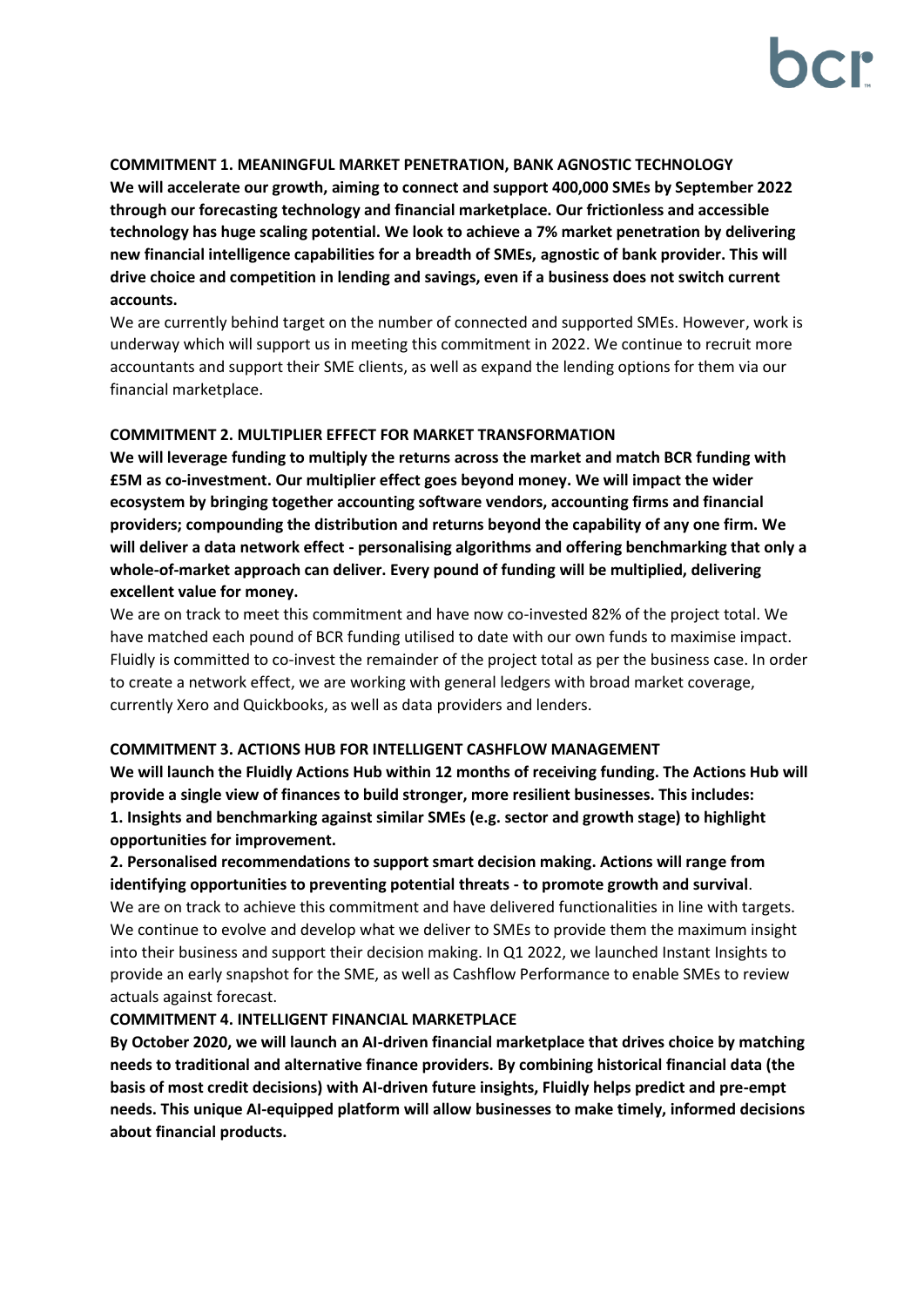**We will work with lenders to build new predictive datasets that support risk assessment to target delivery of a lower cost of capital. We will also reduce market friction by facilitating API-driven decisioning.** 

**67% of SMEs do not borrow. We want to help SMEs with returns on cash. Whether highlighting options to invest in growth, save money or get better interest rates on balances, we want to help SMEs identify the right products, whether from an incumbent or a challenger.**

We remain on track to achieve this commitment having delivered our intelligent financial marketplace and enhanced our lender offering to SMEs. In Q1 2022, we started to work with a lender, using the Fluidly insight to understand how it can bring greater choice and access to capital for UK SMEs.

# **COMMITMENT 5. IMPROVED FINANCIAL SUPPORT FOR BUSINESSES**

**Fluidly commits to work alongside professional bodies such as the ICAEW, to deliver over 20,000 hours of CPD-certified training by September 2022. This will equip thousands of accountants to deliver modern cashflow advice to SMEs, filling the void created by the reduction in traditional bank Relationship Managers.** 

**We look to offer support through direct collaboration, partnering with 10,000 SME accountants and at least five FinTech companies, to foster better business outcomes, greater choice in the market and overall competition across the SME ecosystem.**

We are on track to exceed the accountants and FinTech companies' part of this commitment but are currently behind on the training hours despite making good progress in Q1 2022. Coupled with an increased investment in content and training we still plan to meet this commitment in 2022.

## **COMMITMENT 6. UNLOCKING AI FOR EVERY BUSINESS**

**We commit to helping SMEs benefit from the transformational potential of AI. Fluidly's patentpending, UK-built technology has received industry and government recognition. The challenges of implementing AI, such as cost, integration complexity and lack of internal expertise, remain barriers, even for established enterprises. Fluidly commits to making AI readily accessible for smaller businesses, while developing responsible AI systems that produce fair, unbiased results. We commit to protecting client, personal, and partners' commercially sensitive data to industry-leading data security and privacy standards, as well as meeting GDPR requirements.**

We are on track for delivering this commitment and work to ensure our product and services are simple and easy for our partners and SMEs.

## **COMMITMENT 7. UNLOCKING FINANCIAL DATA TO IMPACT THE ENTIRE ECOSYSTEM**

**Fluidly is building proprietary datasets to assess risk, that will drive innovation in credit products particularly for underserved businesses. We commit to identifying behavioural patterns in our data to predict risk, and work with at least two lenders to co-create new products that reduce cost of capital for SMEs (58% of SMEs cannot currently get funding at APRs below 8%).** 

**We will also create access to at least 25 partners across the ecosystem, including alternative finance providers, general ledgers, accounting firms and other Fintechs. The alternative finance providers will drive competition by challenging the traditional banks' stronghold over less accessible credit. By partnering with other Fintechs, we will further commercialise their technology across the market alongside our own, creating multiplier effects in the ecosystem.**